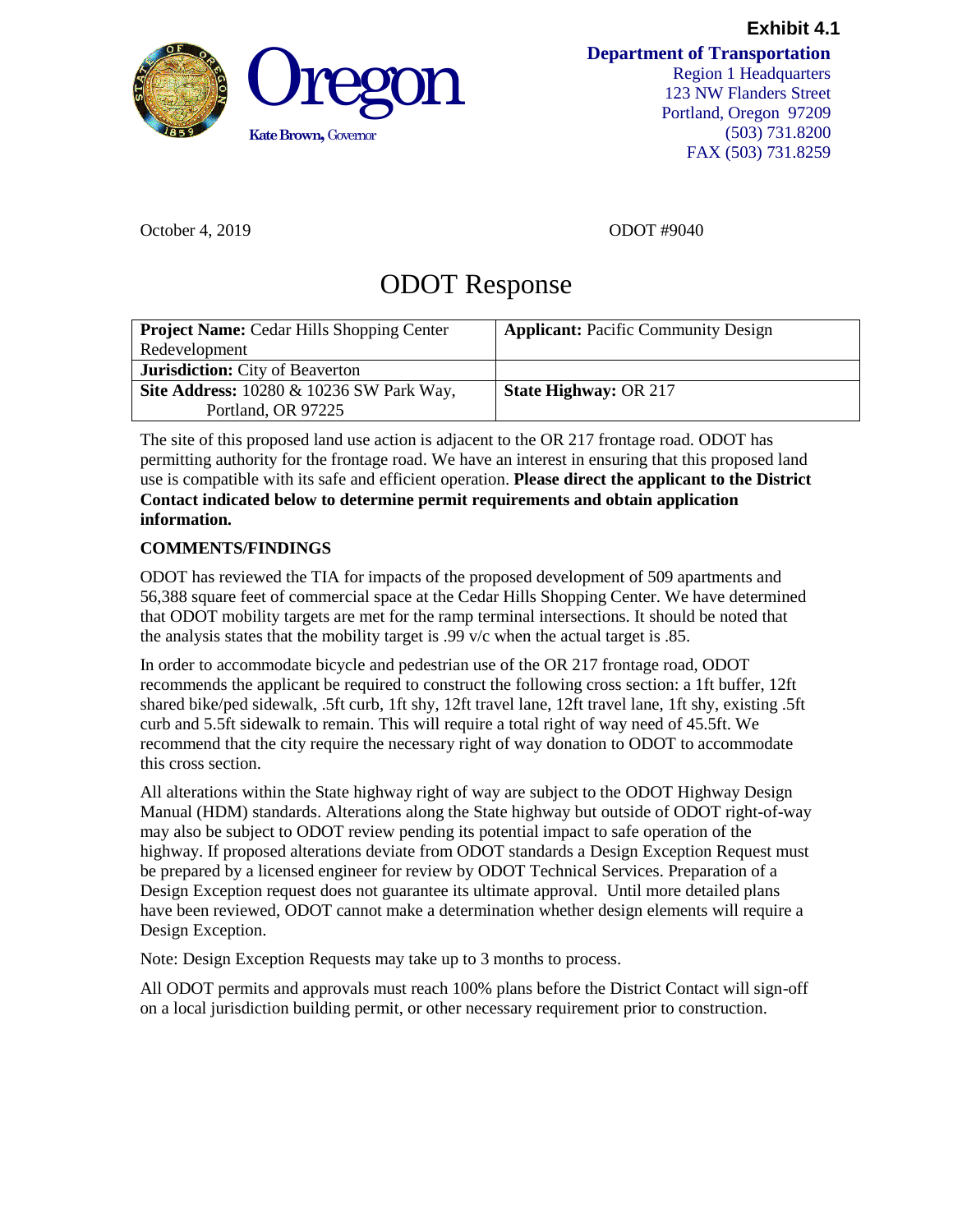## **ODOT RECOMMENDED LOCAL CONDITIONS OF APPROVAL**

## Frontage Improvements and Right of Way

- $\boxtimes$ OR 217 Frontage Rd construct the following cross section: a 1ft buffer, 12ft shared bike/ped sidewalk, .5ft curb, 1ft shy, 12ft travel lane, 12ft travel lane, 1ft shy, existing .5ft curb, and 5.5ft sidewalk to remain. Improvements shall be constructed as necessary to be consistent with local, ODOT and ADA standards.
- $\boxtimes$ OR 217 Frontage Rd: Right of way deeded to ODOT as necessary to accommodate the 45.5ft cross section shall be provided. The deed must be to the State of Oregon, Oregon Department of Transportation. The ODOT District contact will assist in coordinating the transfer. ODOT should provide verification to the local jurisdiction that this requirement has been fulfilled. The property owner must be the signatory for the deed and will be responsible for a certified environmental assessment of the site prior to transfer of property to the Department.

Note: It may take up to **3 months** to transfer ownership of property to ODOT.

Permits and Agreements to Work in State Right of Way

 $\boxtimes$ An ODOT Miscellaneous Permit must be obtained for all work in the highway right of way. When the total value of improvements within the ODOT right of way is estimated to be \$100,000 or more, an agreement with ODOT is required to address the transfer of ownership of the improvement to ODOT. An Intergovernmental Agreement (IGA) is required for agreements involving local governments and a Cooperative Improvement Agreement (CIA) is required for private sector agreements. The agreement shall address the work standards that must be followed, maintenance responsibilities, and compliance with ORS 276.071, which includes State of Oregon prevailing wage requirements.

Note: If a CIA is required, it may take up to **6 months** to process.

 $\boxtimes$ The applicant must obtain an ODOT permit to place trees in the state right of way. Tree spacing and design must be consistent with the ODOT Highway Design Manual section 4.2.6 ([http://www.oregon.gov/ODOT/Engineering/Documents\\_RoadwayEng/HDM\\_04-Cross-](http://www.oregon.gov/ODOT/Engineering/Documents_RoadwayEng/HDM_04-Cross-Sections.pdf)[Sections.pdf](http://www.oregon.gov/ODOT/Engineering/Documents_RoadwayEng/HDM_04-Cross-Sections.pdf).

If proposed tree placement deviate from ODOT standards (such as placement in a planter strip), a Design Exception Request for clear zone must be prepared by a licensed engineer for review by ODOT Technical Services. Preparation of a Design Exception request does not guarantee its ultimate approval.

Note: It may take up to **3 months** to process a Design Exception.

 $\boxtimes$ An ODOT Miscellaneous Permit is required for connection to state highway drainage facilities. Connection will only be considered if the site's drainage naturally enters ODOT right of way. The applicant must provide ODOT District with a preliminary drainage plan showing impacts to the highway right of way.

A drainage study prepared by an Oregon Registered Professional Engineer is usually required by ODOT if:

1. Total peak runoff entering the highway right of way is greater than 1.77 cubic feet per second; or